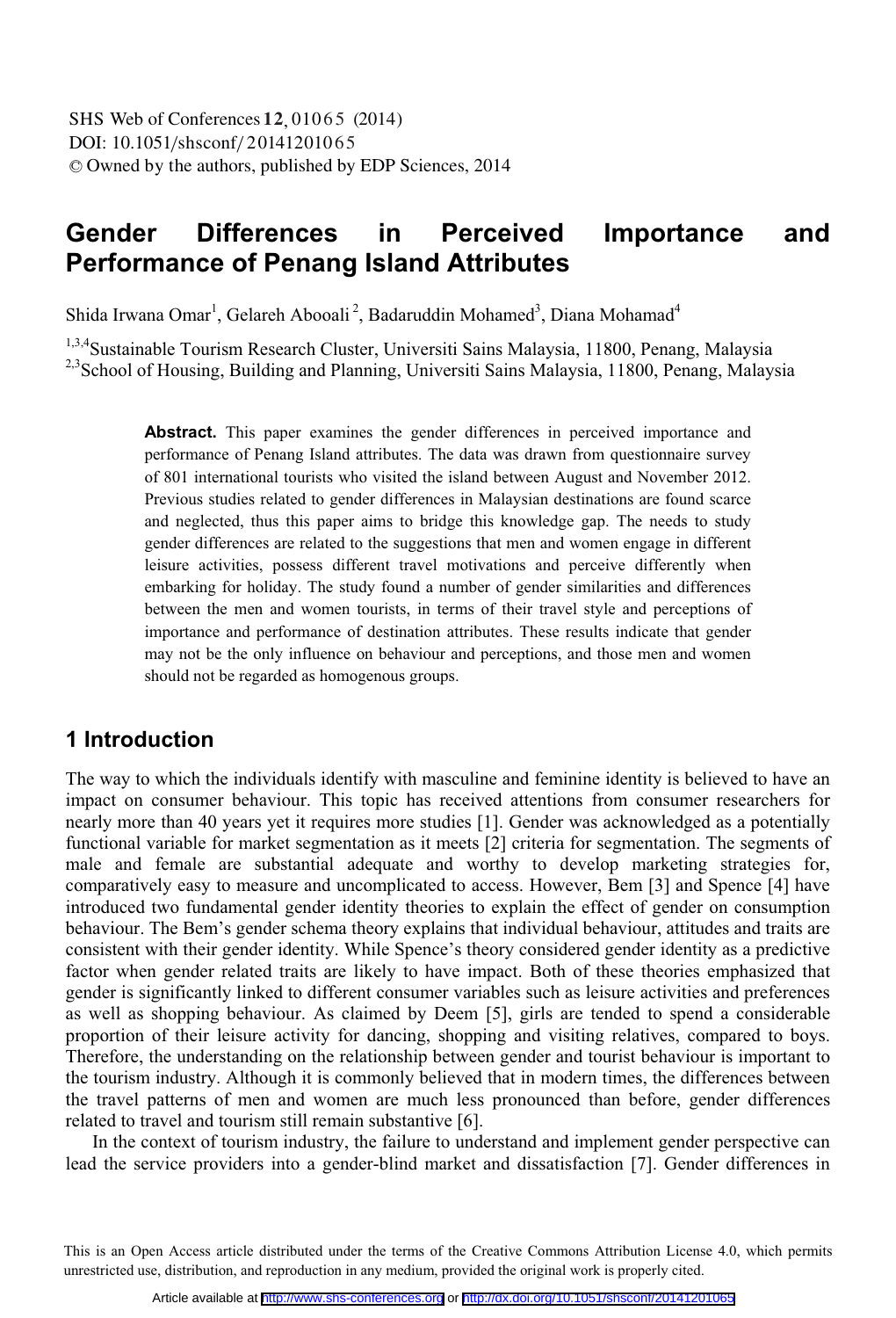everyday leisure behaviour environment have received more attention compare to tourism context, for instance, participation in leisure activities [8], tourists travel pattern [9], travel preferences and experiences [9-10], travel motivation [11], and travel decision making processes [12]. Kinnaird and Hall [13] touches on the tourism development perspective focusing on the gender perspective where it is learned that tourism processes were constructed from gendered societies, ordered by gender relations. Further, gender relations over time inform, and are informed by the interconnected economic, politic, social, cultural and environmental dimensions of all societies engaged in tourism development. Issues of power, control and equalities were then articulated through race, class and gender relation in the tourism practices.

Differences in the gender behaviour may be related to the socio-cultural norms [14], the socialpower relations [15] and values associated with the places in which they live. Tourists' perceptions are influenced by the comparisons that they make with facilities, attractions, and service standards that they have encountered elsewhere [16]. Leontidou and Kinnaird [17] mentioned that boundaries between work and leisure, host and guest, and women and men shift in response to the impacts of tourism. Gibson and Yiannakis [18] discussed the concept of tourism and leisure motivation in understanding tourist behaviour and it has been widely studied since the 1970s. McGehee et al. [19] found that women were more likely to be motivated by culture, opportunities for family bonding and prestige, while men placed more importance on sports and adventure when engaging in the pleasure travel experience. While men seek action and adventure which taking risks, women are more likely searching for cultural and educational experiences, with security and safety as a priority [20]. Freysinger [21] suggested meaning of leisure itself differ between men and women in midlife. Mattila et al. [22] investigated the influence of gender and religion on potential health-risk behaviour and on destination-related expectations of college students on spring break vacation. Sirakaya and Sonmez [22] found that females were depicted in such 'traditional stereotypical' poses as subordinate, submissive and dependent disproportionately more often than males.

To date, researches and discussions in gender differences in tourism context are still lacking [23]. Indeed, gender related studies in the setting of Malaysian destinations were also negligence. In light of these considerations, this study attempts to provide some gendered insights into tourist's travel purpose to Penang Island. In particular, the study intends to examine the gender differences in perceived importance and performance of destination attributes among international tourists.

# **2 Methodology**

Targeting the international tourists with minimum age of 18 who visited the Penang Island between August-November 2012, this paper has managed to gather information from 801 international tourists by means of questionnaire survey (443 male, 358 women), of which, accounted for 80.1% response rate. The respondents were approached at several tourist spots throughout the island as well as at the gateways namely the airport, bus terminal, ferry jetty and cruise pier. The survey instrument went through content validity by a panel consisting of tourism stakeholders such as hotel managers, travel agents, airline officials, airport staff and tourist attraction representatives. The instrument was then prepared in five languages included English, Malay, Mandarin, Arabic and Japanese. The respondents were asked to provide information on the purpose of trip taken, duration of stay, mode of travel, source of information, perceived image of Penang and travel arrangement. In addition, the respondents were required to rate 12 attributes of destination importance and 12 attributes of destination performance, based on a 5-point Likert scale. Simple frequencies, cross tabulation analysis and chisquare test were computed on the respondents' demographic, travelling characteristic and expenditure pattern. The significance level used for chi-square test was 0.05%. In the second stage, the reliability test was performed on each 12 attributes of destination importance and performance, to test the stability of variables. The Cronbach's Alpha for 12 attributes of destination importance for male group was 0.872 and 0.877 for female group. While the reliability value for 12 attributes of performance for male group was 0.885 and 0.872 for female group. All items which indicated strong homogeneity of the items, appeared to be worthy of retention. In the third stage, the importance-performance analysis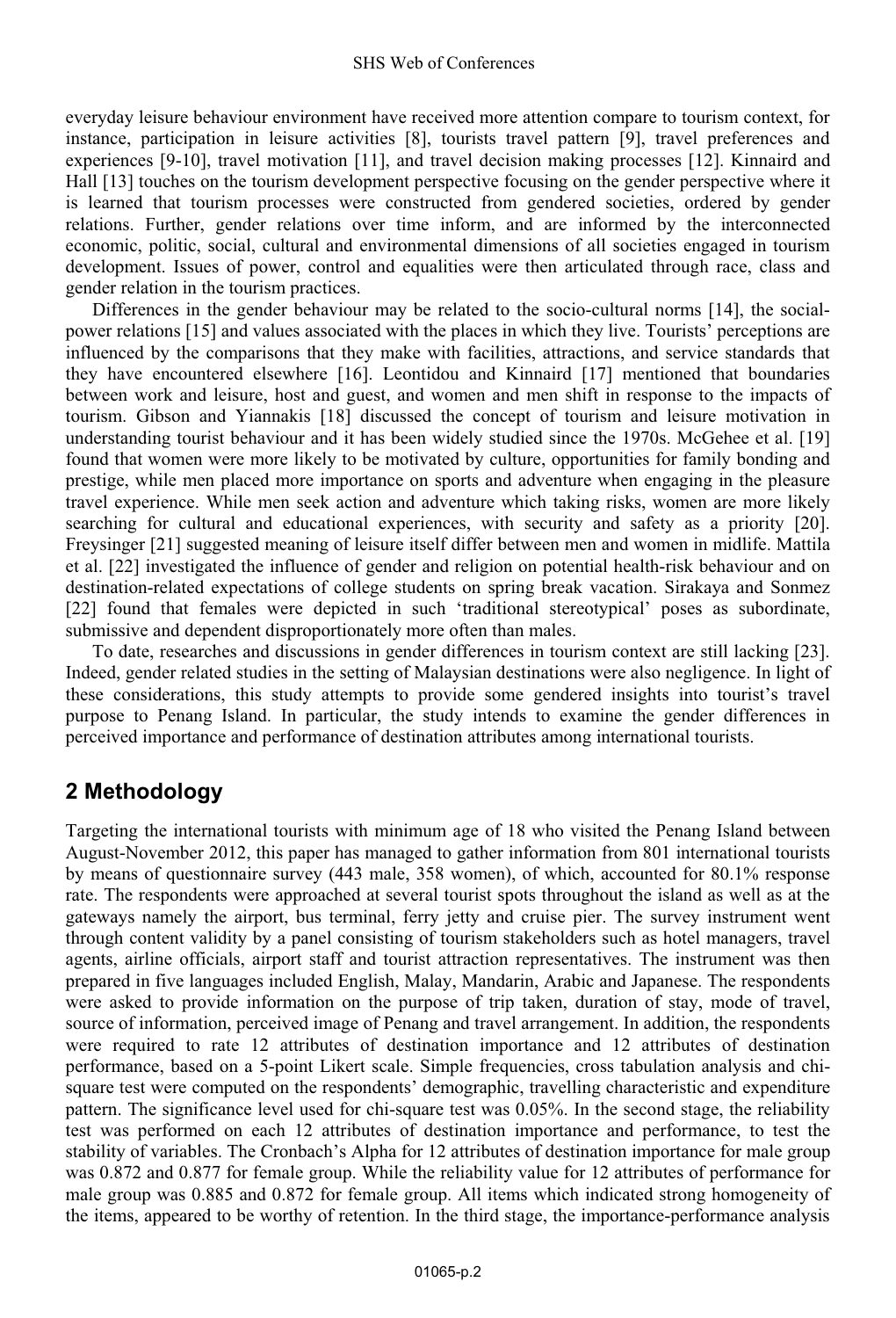(IPA) was applied to determine how the international tourists (both male and female groups) rate the importance and performance of Penang attributes. In addition to IPA, a paired sample *t*-test was performed to determine whether any significant difference existed between the perceived importance and performance attributes of Penang Island from male and female tourists' point of view. While, an independent sample t-test was performed to identify the significant difference on perceived importance and performance of Penang's destination attributes between male and female.

## **3 Findings**

#### **3.1 Demographics of the Segments**

The findings indicate that majority of tourists were from ASEAN region (20.4% male, 28.1% female). The average age of male travellers was 35 years old and female travellers was 32 years old indicating the dominant of young travellers in both groups. In terms of marital status, 59.0% male travellers were married while female travellers record a near balance percentage. Table 1 shows that more than 50% of female respondents reported a monthly income of more than RM5,000 and only 37.5% of male travellers recorded monthly income more than that  $(X2 = 16.5, p = .002)$ . In terms of educational level 49.8% male travels had higher degree and 47.3% of female travellers hold a tertiary education. No significant difference was detected in terms of educational level between female and male respondents  $(X2 = 6.79, p = 147)$ . This is while a significant difference was reported in terms of occupation  $(X2 = 6.79, p = 147)$ . 57.21,  $p < .001$ ). Male travellers were mostly professionals (44.1%) compare to female travellers. The result shows that female travellers record higher degree of unemployment compare to male travellers  $(36.5\%)$ .

|                                               | Gender                  |              |  |  |  |
|-----------------------------------------------|-------------------------|--------------|--|--|--|
| <b>Demographic Profile</b>                    | Male                    | Female       |  |  |  |
|                                               | $(N=443)$               | $(N=358)$    |  |  |  |
| <b>Education attainment</b>                   |                         |              |  |  |  |
| Higher degree                                 | 49.8%                   | 38.9%        |  |  |  |
| Tertiary education                            | 41.9%                   | 47.3%        |  |  |  |
| Secondary education                           | $6.3\%$                 | 12.7%        |  |  |  |
| Primary education                             | $1.4\%$                 | $0.6\%$      |  |  |  |
| No formal education                           | 0.7%                    | $0.6\%$      |  |  |  |
|                                               | $X^2$ = 16.5, p = 002   |              |  |  |  |
| Monthly income (equivalent to RM)             |                         |              |  |  |  |
| $<$ RM5,000                                   | $37.5\%$                | 50.3%        |  |  |  |
| $RM5.001 - RM10.000$                          | $25.5\%$                | 20.3%        |  |  |  |
| RM10,001 - RM50,000                           | $32.2\%$                | 25.2%        |  |  |  |
| RM50,001 - RM100,000                          | $1.9\%$                 | 2.8%         |  |  |  |
| $>$ RM100,001                                 | 2.9%                    | 1.4%         |  |  |  |
| Average                                       | RM15,382.36             | RM12,335.17  |  |  |  |
| Maximum                                       | RM222,380.00            | RM306,250.00 |  |  |  |
|                                               | $X^2$ = 6.79, p = 147   |              |  |  |  |
| Occupation                                    |                         |              |  |  |  |
| Legislators, senior officials & managers      | $10.4\%$                | $5.5\%$      |  |  |  |
| Professionals                                 | 44.1%                   | 23.5%        |  |  |  |
| Technicians & associate professionals         | $16.0\%$                | 22.5%        |  |  |  |
| Clerical workers                              | $2.8\%$                 | $5.1\%$      |  |  |  |
| Service workers & shop sales workers          | $3.7\%$                 | $6.1\%$      |  |  |  |
| Craft & related trades workers                | $2.0\%$                 | $0.0\%$      |  |  |  |
| Skilled agricultural & fishery workers        | $0.8\%$                 | $0.0\%$      |  |  |  |
| Plant & machine-operators & assemblers        | $0.6\%$                 | $0.7\%$      |  |  |  |
| Unemployed (e.g. retiree, homemaker, student) | 19.7%                   | 36.5%        |  |  |  |
|                                               | $X^2$ = 57.21, p < .001 |              |  |  |  |

**Table 1.** A Comparison of Education and Career Attainment of Male and Female International Tourists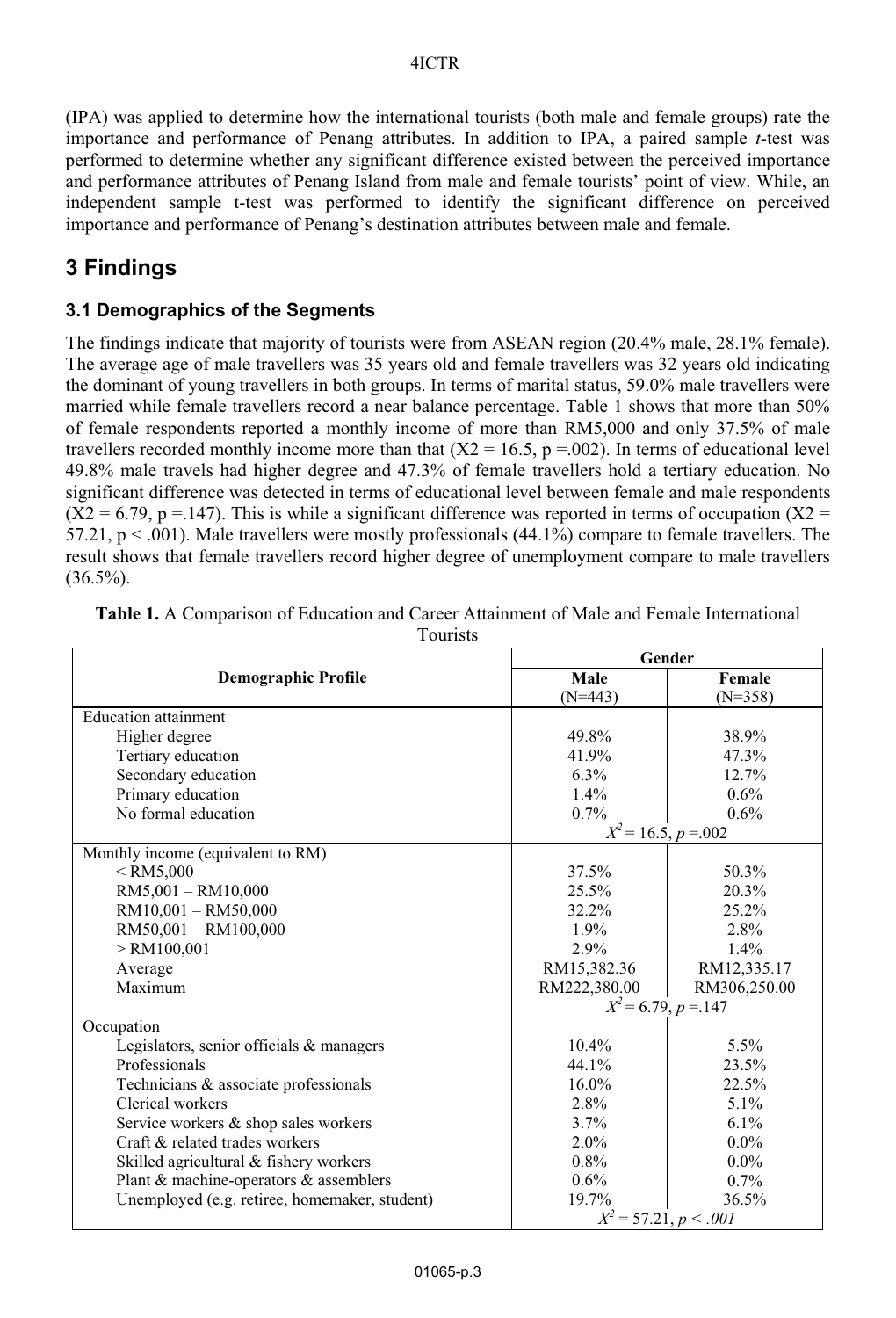#### **3.2 Purpose of Trips Taken**

In general, a significant difference was detected between male and female travellers (Table 2). Interestingly, despite the similar visitation trend for both genders (leisure, recreation and holidays), male travellers record higher number for business and professional purposes. Of importance, 0.7% of male travellers travelled to Penang with the purpose of religion/pilgrimages but none of female travellers travelled with the same reason.

|                                     | Gender                  |           |  |  |
|-------------------------------------|-------------------------|-----------|--|--|
| <b>Purpose of visit</b>             | Male                    | Female    |  |  |
|                                     | $(N=443)$               | $(N=358)$ |  |  |
| Leisure/recreation/holidays         | 50.1%                   | 55.0%     |  |  |
| Business/professional               | $14.0\%$                | $5.0\%$   |  |  |
| Visit friends/relatives (VFR)       | $12.9\%$                | $12.6\%$  |  |  |
| Education/study/teaching            | $9.9\%$                 | $10.9\%$  |  |  |
| Honeymoon                           | $3.8\%$                 | $3.6\%$   |  |  |
| Health treatment                    | $2.9\%$                 | $5.0\%$   |  |  |
| Convention/conference/trade show    | $2.3\%$                 | $2.2\%$   |  |  |
| Incentive travel                    | $1.4\%$                 | $1.4\%$   |  |  |
| Government affairs/official mission | $1.1\%$                 | $0.6\%$   |  |  |
| Shopping                            | $0.7\%$                 | $2.2\%$   |  |  |
| Religion/pilgrimages                | $0.7\%$                 | $0.0\%$   |  |  |
| Sporting tournament/event           | $0.2\%$                 | $1.1\%$   |  |  |
|                                     | $X^2 = 26.70, p = .005$ |           |  |  |

**Table 2.** A Comparison of Trip Purposes of Male and Female International Tourists

#### **3.3 Image of Penang as Perceived by the Segments**

Penang cuisine (20.7%), world heritage site (20.8%), sandy beach (19.9%), and multicultural society (17.8%) were associated to the image of Penang as perceived by female travellers. Same attributes shaped the image of Penang for male travellers as well indicating that their perception is not different.

**Table 3.** A Comparison of Penang Images as Perceived by Male and Female International Tourists

|                                                     | Gender    |           |  |  |
|-----------------------------------------------------|-----------|-----------|--|--|
| <b>Image of Penang</b>                              | Male      | Female    |  |  |
|                                                     | $(N=443)$ | $(N=358)$ |  |  |
| Local cuisine                                       | $20.1\%$  | 20.7%     |  |  |
| Sandy beach                                         | 19.9%     | 19.9%     |  |  |
| World heritage site                                 | 19.7%     | 20.8%     |  |  |
| Multicultural society                               | $18.0\%$  | 17.8%     |  |  |
| Shopping paradise                                   | $10.3\%$  | $9.4\%$   |  |  |
| International events                                | $4.6\%$   | $3.9\%$   |  |  |
| Health services                                     | $4.6\%$   | $4.2\%$   |  |  |
| Folkdance/cultural performance                      | $2.3\%$   | $2.7\%$   |  |  |
| Others (education centre, national park & business) | $0.6\%$   | $0.6\%$   |  |  |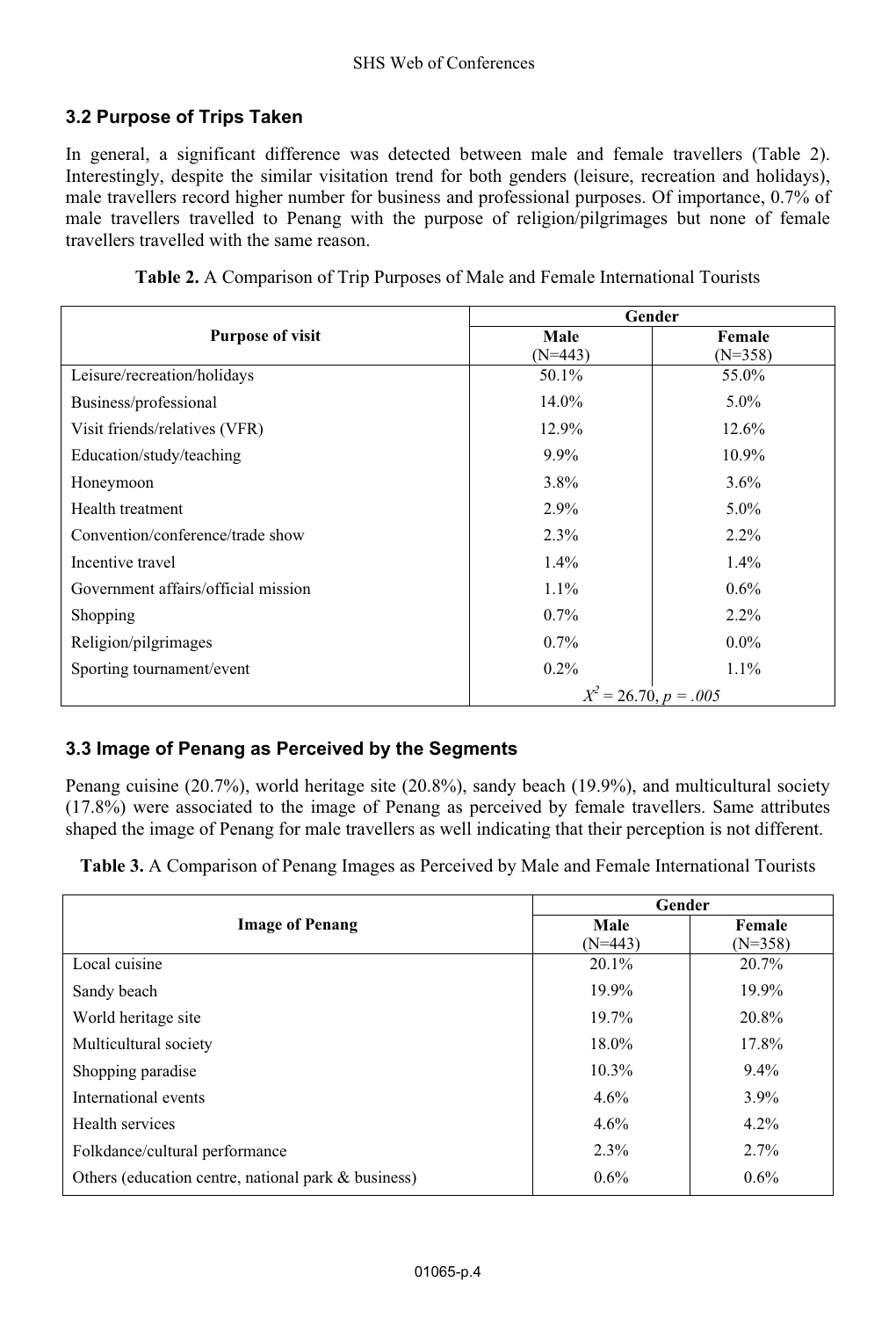#### **3.4 Importance-Performance Analysis**

For the international male travellers, the mean importance for the plotted data was 3.72 and the mean performance rating was 3.65. "Safety and security" and "image of destination" scored high as most important attributes of Penang perceived by international male travellers. On the other hand, for the international male travellers, the mean importance for the plotted data was 3.82 and the mean performance rating was 3.68. In line with international male tourists, "safety and security" was the most importance attributes with high level of performance. This is followed by "image of destination" which scored high in both importance and performance (Table 4).

| <b>Attribute</b>                            | Importance (I)          |        |                          | $\overline{\text{Performance}}$ (P) |       |             | <b>Difference</b> |        |                          |                          |
|---------------------------------------------|-------------------------|--------|--------------------------|-------------------------------------|-------|-------------|-------------------|--------|--------------------------|--------------------------|
|                                             | Mean $(M)$<br>Std. Dev. |        |                          | Mean $(M)$<br>Std. Dev.             |       | $(MP - MI)$ |                   |        |                          |                          |
|                                             | Male                    | Female | Male                     | Female                              | Male  | Female      | Male              | Female | Male                     | Female                   |
| $(1)$ Image of<br>destination               | 3.90                    | 3.94   | 0.948                    | 0.935                               | 3.87  | 3.88        | 0.793             | 0.776  | $-0.03$                  | $-0.06$                  |
| (2) Variety of<br>tourism attractions       | 3.84                    | 3.91   | 0.961                    | 0.927                               | 3.76  | 3.74        | 0.839             | 0.859  | $-0.08$                  | $-0.17$                  |
| $(3)$ Cultural/<br>historical<br>uniqueness | 3.67                    | 3.75   | 1.059                    | 1.014                               | 3.76  | 3.71        | 0.887             | 0.970  | 0.09                     | $-0.04$                  |
| $(4)$ Value for<br>money                    | 3.79                    | 3.85   | 0.992                    | 0.944                               | 3.72  | 3.77        | 0.840             | 0.844  | $-0.07$                  | $-0.08$                  |
| (5) Safety and<br>security                  | 4.01                    | 4.10   | 0.958                    | 0.955                               | 3.88  | 3.88        | 0.847             | 0.796  | $-0.13$                  | $-0.22$                  |
| $(6)$ Accessibility<br>to the destination   | 3.83                    | 3.95   | 0.961                    | 0.902                               | 3.65  | 3.76        | 0.855             | 0.832  | $-0.18$                  | $-0.19$                  |
| (7) Friendliness of<br>the people           | 3.77                    | 3.77   | 1.013                    | 0.977                               | 3.78  | 3.87        | 0.966             | 0.993  | 0.01                     | 0.10                     |
| (8) Availability of<br>information          | 3.62                    | 3.73   | 0.968                    | 0.911                               | 3.51  | 3.63        | 0.913             | 0.884  | $-0.11$                  | $-0.10$                  |
| $(9)$ Ease of<br>communication              | 3.39                    | 3.55   | 1.101                    | 1.042                               | 3.57  | 3.65        | 0.974             | 0.944  | 0.18                     | 0.10                     |
| $(10)$ Cleanliness<br>of destination        | 3.62                    | 3.75   | 1.010                    | 0.983                               | 3.42  | 3.32        | 0.986             | 1.012  | $-0.20$                  | $-0.43$                  |
| $(11)$ Accommo-<br>dation services          | 3.69                    | 3.84   | 1.015                    | 0.952                               | 3.63  | 3.66        | 0.921             | 0.890  | $-0.06$                  | $-0.18$                  |
| $(12)$ Local<br>transport services          | 3.54                    | 3.68   | 1.070                    | 1.047                               | 3.27  | 3.33        | 1.060             | 0.987  | $-0.27$                  | $-0.35$                  |
| Total                                       | 44.67                   | 45.82  | $\frac{1}{2}$            | $\overline{a}$                      | 43.82 | 44.20       | $\overline{a}$    |        |                          | $-1.62$                  |
| <b>Central line</b>                         | 3.72                    | 3.82   | $\overline{\phantom{a}}$ | $\blacksquare$                      | 3.65  | 3.68        | $\blacksquare$    |        | $\overline{\phantom{a}}$ | $\overline{\phantom{m}}$ |

**Table 4.** Mean Ratings of Importance and Performance of Destination Attributes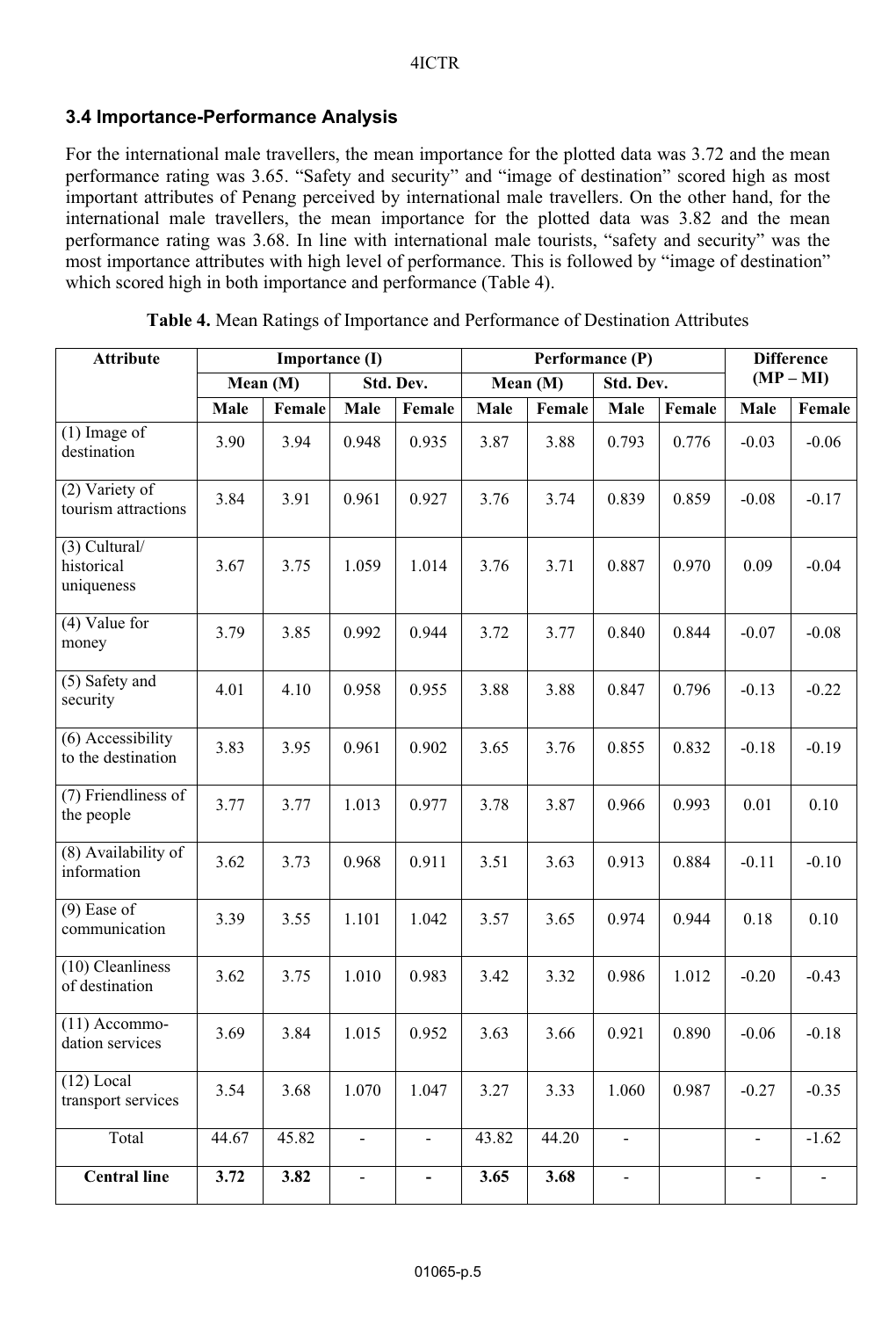

**Figure 1.** Importance-Performance Analysis Grid (male travellers).

From Figure 1, none of the items were identified in the Concentrate Here quadrant. The "image of destination", "variety of tourism attractions", "value for money", "safety and security", "accessibility to the destination" and "friendliness of the people" were plotted in the Keep Up the Good Work quadrant. The "availability of information", "ease of communication", "cleanliness of destination", "accommodation services" and "local transport services" fall into the Low Priority quadrant. Furthermore "cultural/historical uniqueness" was plotted in Possible Overkill quadrant.

Figure 2 illustrates the results of the Importance-Performance Analysis grid for the sample group of international female tourists. As presented in the following figure, "image of destination", "variety of tourism attractions", "value for money", "safety and security "and "accessibility to the destination", were all classified in the Keep Up the Good Work quadrant. "Friendliness of the people" and "cultural/historical uniqueness" were plotted in the Possible Overkill quadrant and "availability of information", "ease of communication", "cleanliness of destination", and "local transport services" fall into the Low Priority quadrant. "Accommodation services" was considered to fall into Concentrate here quadrant.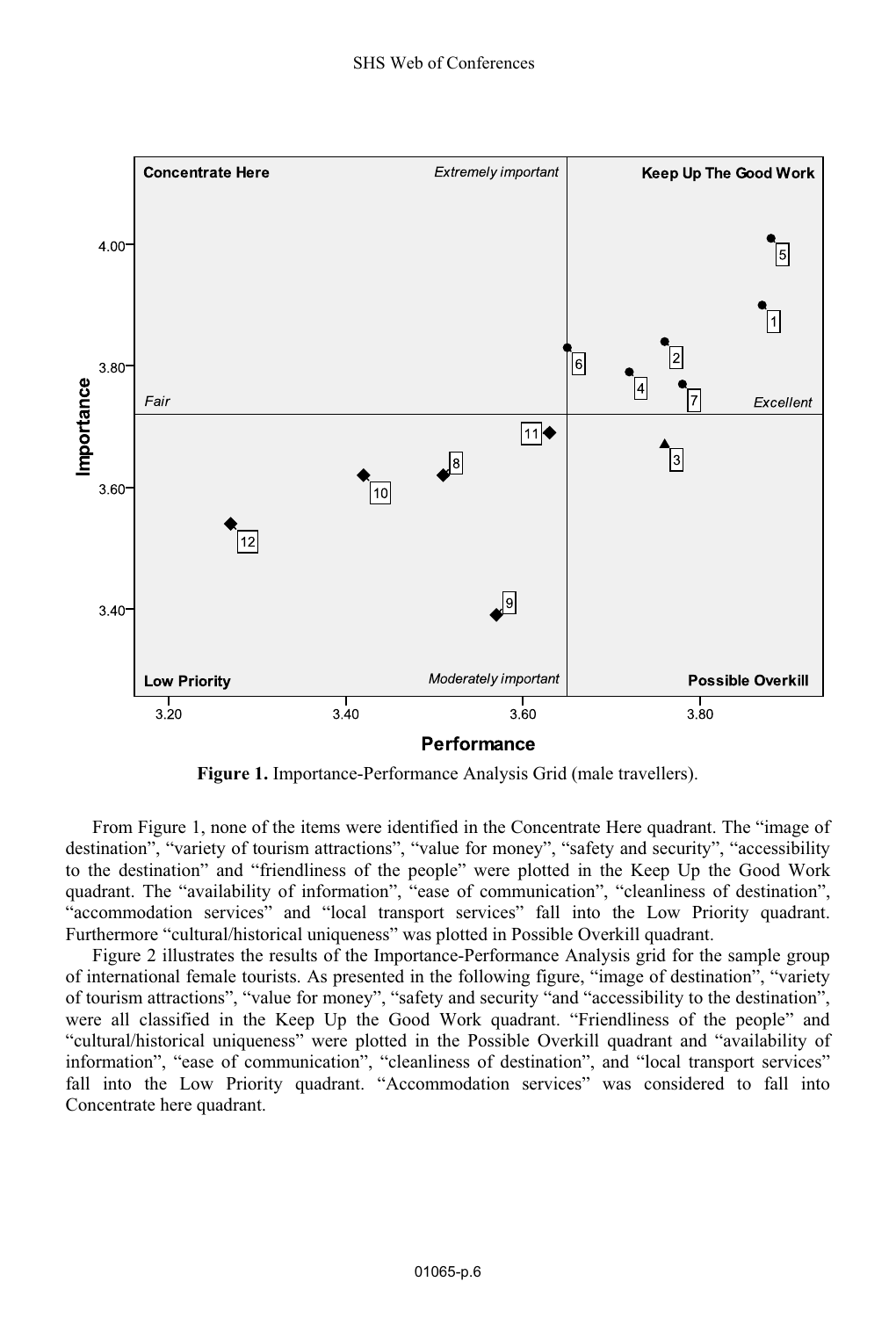



**Figure 2.** Importance-Performance Analysis Grid (female travellers)

To assess significant differences between male travellers' perceived importance and performance of Penang's attributes, a paired sample t-test was conducted. The results revealed that safety and security (t = 2.591), accessibility to the destination (t = 3.304), availability of information (t = 2.071), ease of communication (t = -2.897), cleanliness of destination (t = 3.211) and local transport services  $(t = 4.201)$  were found to be statistically significant, with  $p \le 0.05$ . Another paired sample t-test found that variety of tourism attractions (t =3.205), safety and security (t =3.802), cleanliness of destination  $(t = 6.471)$ , accommodation services  $(t = 3.225)$  and local transport services  $(t = 5.954)$  were statistically significant ( $p \le 0.001$ ) between female traveller's perceived importance and performance of Penang's attributes. In addition, an independent sample t-test was performed to identify the significant difference on perceived importance of destination attributes between male and female travellers. The results revealed that ease of communication ( $t = -2.119$ ) and accommodation services ( $t = -2.155$ ) were found to be statistically significant ( $p \le 0.005$ ). Nevertheless, there found to be no statistically significant difference on perceived performance of Penang's attributes between male and female.

#### **4 Discussions and Conclusion**

Similarly to Collins and Tisdell [6] in relation to purpose of visit, this paper observes male travellers present a higher result for business while at the same time, record identical result with female travellers for leisure. As genders are lowly depending on tour package, appropriate information centres and other source of information on site are indeed imperative. In cases of perceived image,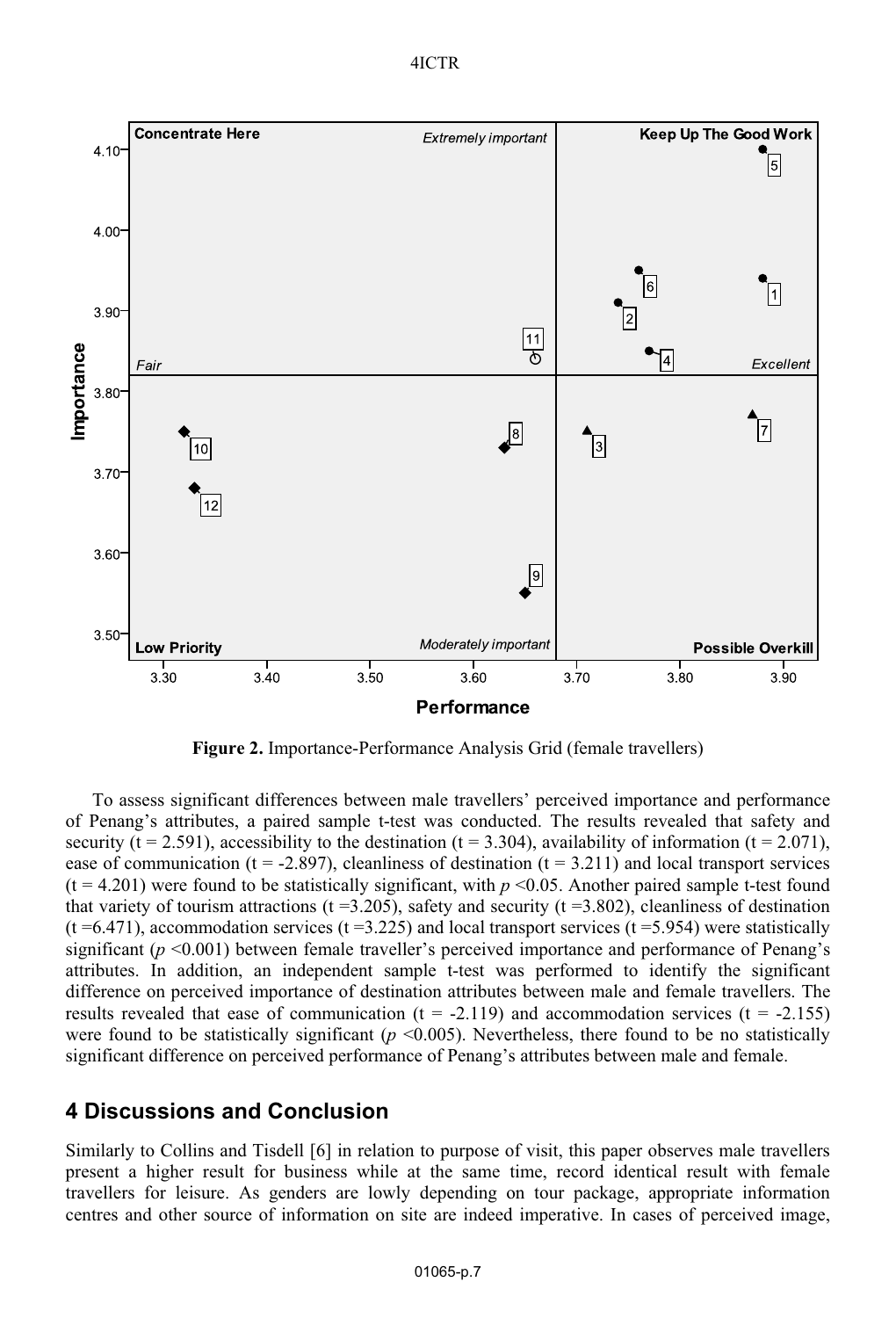both genders associated Penang Island with cuisine, sandy beach, and multicultural society; with female travellers strongly interlink these images with world heritage site, compared to male travellers. Mceczkowski [19] argues that this happens as women are more motivated by cultural attributes of the destination. Despite the different requirements regarding some of the destination attributes (see also [23-24]), both genders agreed on selecting "image of destination", "variety of tourism attractions", "value for money", "safety and security "and "accessibility to the destination", as the most important attributes that at the same time performed well and satisfied tourists. Having said this, the Penang Island marketers are advised to further enhance these attributes. Although "cultural/historical uniqueness" was reported with over focused attribute by both groups while "friendliness of people" was grouped into overkilled quadrant by female travellers, these factors should not be neglected by the tourism marketers. Female travellers selected "accommodation services" to put under more concentration as the availability of safe, comfortable and affordable accommodation aspects are of their concerns [25]. Within this paper knowledge, these findings could assist Penang managers and marketers to prioritize the allocation consistent with their customer preference and priority. However, applying IPA coupled with other variables such as region, age or education level could be other practices for the further study. Inspecting the perception of different market segment towards the quality of destinations attributes can assist marketers to tackle the exact preferences of each group.

### **5 Acknowledgements**

The authors would like to extend their appreciation to the following institutions that made this study and paper possible:

- Penang Global Tourism for granting the research grant called Penang International Travelers Survey 2012 (Grant No. U527); and
- Universiti Sains Malaysia for granting the Research University Grant called Tourism Capacity and Impact Studies (Grant No. 1001/PTS/8660011).

### **References**

- 1. K.M. Palan, Gender identity in consumer behavior research: a literature review and research agenda, Academy of Marketing Science Review, **10**, 1-31 (2001)
- 2. J.R. Rossiter, Market segmentation: a review and proposed resolution, Australian Marketing Researcher, **11**, 1, 36-58 (1987)
- 3. S.L. Bem, *Gender schema theory: a cognitive account of sex typing*, Psychological Review, **88**, 4, 354-364 (1981)
- 4. J.T. Spence, Masculinity, feminity, and gender-related traits: a conceptual analysis and critique of current research, Progress in experimental personality research, **13**, 1-97 (1984)
- 5. R. Deem, All work and no play?: a study of women and leisure, Milton Keynes: Open University Press (1986)
- 6. D. Collins, & C. Tisdell, Gender and differences in travel life cycles, Journal of Travel Research, **41**, 2, 133-143 (2002)
- 7. S. Westwood, A. Pritchard, & N.J Morgan, Gender-blind marketing: businesswomen's perceptions of airline services, Tourism Management, **21**, 4, 353-362 (2000)
- 8. N. Carr, A study of gender differences: young tourist behaviour in a UK coastal resort, Tourism Management, **20**, 2, 223-228 (1999)
- 9. J. Firestone, &B.A Shelton, A comparison of women's and men's leisure time: subtle effects of the double day, Leisure Sciences, **16**, 1, 45-60 (1994)
- 10. M.J. Harvey, & C.C. Harris, Gender and community tourism dependence level, Annals of Tourism Research, **22**, 2, 349-366 (1995)
- 11. F. Meng, & M. Uysal, Effects of gender differences on perceptions of destination attributes, motivations, and travel values: an examination of a nature-based resort destination, Journal of Sustainable Tourism, **16**, 4, 445-466 (2008)